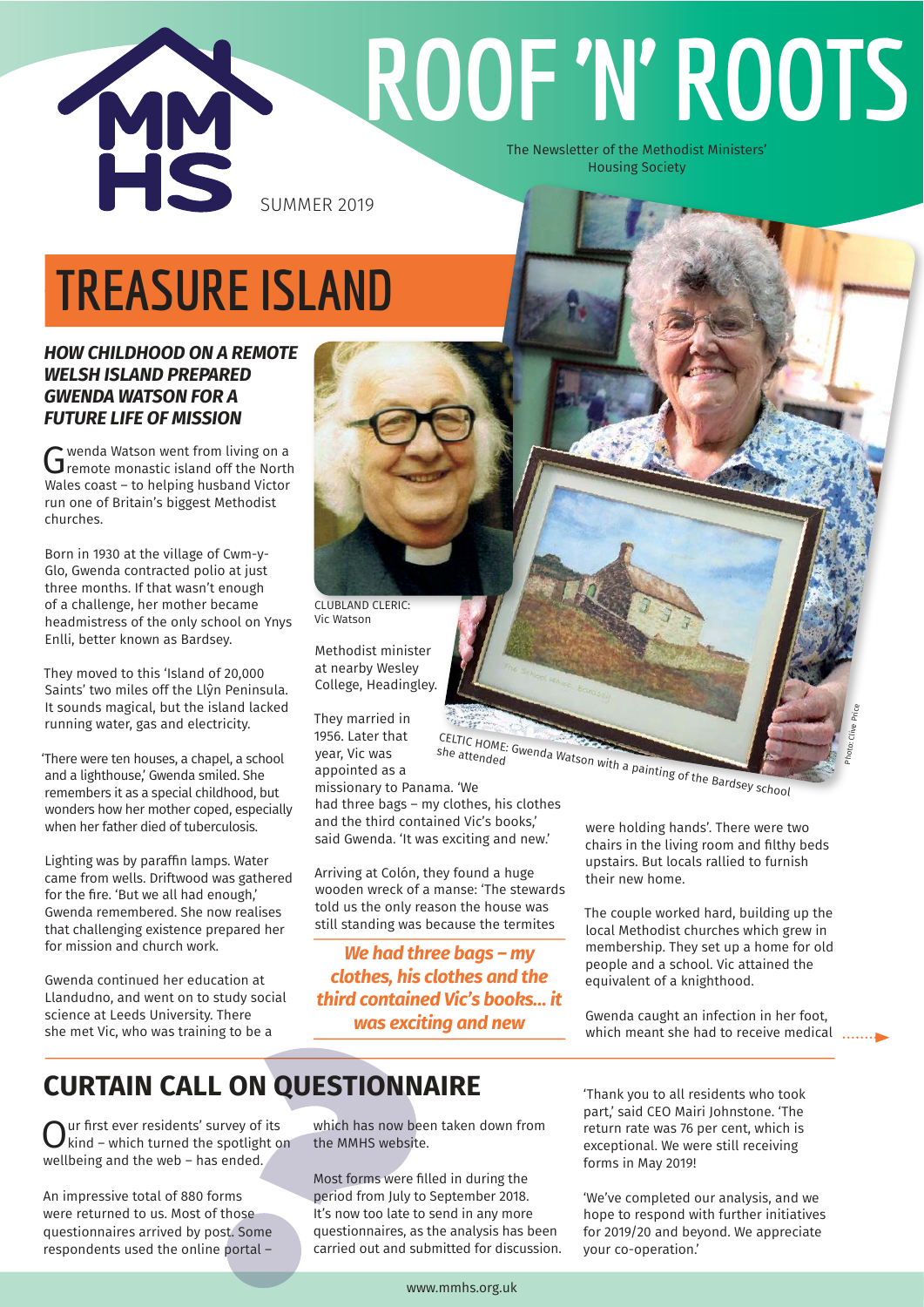**M** y home church recently had what<br>we called a 'weekend at home'. We we called a 'weekend at home'. We came together for a couple of days to explore and celebrate what it means to be in relationship with God, each other and people outside the church.

From days' old babies to a 99-yearold (she doesn't half feel the pressure of making it to 100 in October!), I think we took some significant steps forward with our church's vision and mission. Dare I say it, we were

emboldened in our faith and that should impact on what we get up to, whether in our homes, places of work or communities.

Why am I telling you this? Well, you are a very important part of my community. You are the source of my daily work! Relationships matter hugely.

The Aaronic Blessing from the book of Numbers was sung at my wedding. Because of that, it has special significance to me. It's my prayer now for all of MMHS's ministerial residents:

*May the Lord bless you and keep you. May the Lord make his face to shine upon you,* 

*and be gracious to you. May the Lord lift up his countenance upon you,* 

*and give you peace.*

If you would like to hear it sung – beautifully I will add – use this link:

https://www.youtube.com watch?v=lCpxgEHqjFA

 **Mairi Johnstone** *CEO*

## A MESSAGE FROM MAIRI



## **TREASURE ISLAND**

attention back home. Vic insisted on accompanying her, and the whole family returned to England in 1965.

Gwenda made a return visit to Bardsey, long after the island community had left. As she scattered her mother's ashes, she felt the island's same mysterious presence that she had known as a child.  $\bullet$ 

Following various ministry appointments, Vic's next major mission was to Walworth Methodist Church, London. It was known as Clubland because of its pioneering youth work.

Revd Dan Paterson has made 'cutting<br>
Remarks' about MMHS. No, he's not remarks' about MMHS. No, he's not upset with us. Far from it. He's delighted with the Automower we supplied!

Clubland had become associated with showbiz figures like Michael Caine, a former member, and Bob Hope, a generous benefactor. But those glory days had ended by the time the Watsons arrived in 1977, and the church had been closed for four years.

Gwenda and Vic worked hard to reconnect with the multicultural community, who started to form a congregation. Walworth became one of the UK's fastest growing Methodist churches. 'Vic was just blessed with a gift,' said Gwenda.

He worked among detainees awaiting deportation, and campaigned for better asylum and immigration laws. Vic assisted in setting up the Methodist Leadership Racism Awareness Workshop and helped lead other initiatives.

It was a proud moment when Vic received the MBE in 1993. The following year, the Watsons retired to an MMHS property in the north of England.

Vic died in 2005, leaving Gwenda and their three grown-up children – Andrew, Megan and Phillip. 'I was just privileged to have been with Vic,' said Gwenda.

'So many extraordinary things happened throughout his ministry,' she added. 'But it was the people who mattered – the local people, the ordinary people.'

Forestry England has launched a<br>
campaign to encourage more people **T**orestry England has launched a to make regular visits to woodland to improve mental wellbeing. As part of recent *Mental Health Awareness Week*, they made a film with TV presenter Kate Humble, who claims to find comfort in woodland walks.

You may recall Dan and 'Robocrop' – as we affectionately named the machine – were the focus of a photostory in a past edition of *Roof 'n' Roots*. They also appeared in our 70th anniversary video. Now more than a year later, Dan has given us an update about his 'avantgardener'.

Health issues and a vast lawn produced a challenging landscape for Dan and his wife Anne. To help them tame their plot in north-west England, our Maintenance Manager Glenn Fry came up with the idea of an Automower – a clever little robot that cuts grass.

'I confess I was a bit dubious,' said Dan. 'However, it only took a few hours of researching the subject to convince me it was a brilliant idea.' The chosen machine was the *Husqvarna 315X*. Initially, boundary and guide wires were installed in Dan's garden. Then an

onboard GPS system created a map of the lawn in the Automower's 'brain'. The Automower registered which parts of the garden it had covered and adjusted its pattern accordingly.

A phone app gives Dan full control of the mower. He can send commands, check and adjust settings. He can track his mower's position if it's stolen. 'Another benefit is being able to use the app to control or check on Robocrop when we're on holiday – wonderful,' said Dan.

'Although there was a period when mowing wasn't necessary, it has proved its worth at other times. Part of the therapy has been to watch the mower go in and out of its "house" automatically to be charged.

'Visitors have been amazed seeing it in action. The Automower has only stopped once - when it got stuck on a rather large apple! But the mower climbs any slopes in the lawn with ease. So thanks again, Glenn, for the support you and MMHS have given us.'

Property Services Director Godfried Addo was delighted to hear about Dan's positive experience. MMHS is open to such innovations to support our residents' wellbeing. 'We don't have any other hi-tech products at the moment,' said Godfried, 'but we do allow residents to fit the Hive wireless heating controls at their own cost.'

### *FORESTS HELP OUR HEALTH AND WELLBEING. BUT WHAT HAPPENS IF THAT HELP RUNS OUT?*

At the same time – and quite separately – slide guitarist and gospel blues artist Bryn Haworth launched a new single for the protection of woodlands and forests. *Enough Is Enough* warns that woodlands are being lost forever as demand for land, crops and money wins the battle over the world's forests.

'Walking for me is a form of mediation,' said Kate Humble, 'and the simple act of putting one foot in front of another has extraordinary benefits to my mental wellbeing. It helps me feel relaxed, less anxious and more creative.'

Forestry England said the nation's forests are more than rural landscapes.

Research shows that spending time in forests can improve our health and wellbeing.

The organisation quotes one woman in her 60s who's been woodland walking for three years. Her health has improved and the pain from her arthritis is much diminished. 'The simple joy of exercising outdoors, in good company, is the best medicine ever,' she added.

Bryn Haworth wrote his new song to inspire others to defend these special places. 'There's an area of historic woodland that has flourished for centuries close to where I live at Tattenham Corner with an abundance of wildlife,' he said.

'When I heard developers planned to demolish it and build a housing development, we were drawn into a battle to save it. It's up to us all to do whatever we can individually, so the following generations will have a beautiful earth to live on.'

## *'ROBOCROP' IS A CUT ABOVE THE REST*





## **WOODLANDS BOOST YOUR WELLBEING**

*What do we feel about robots and humans co-existing? The ethical debate on the use of robots is important. We should be part of that conversation. See 'SHARE YOUR VIEW' on the back cover…*



LITTLE ISLANDERS: Gwenda and childhood friends at Bardsey, which is now run by the Bardsey Island Trust